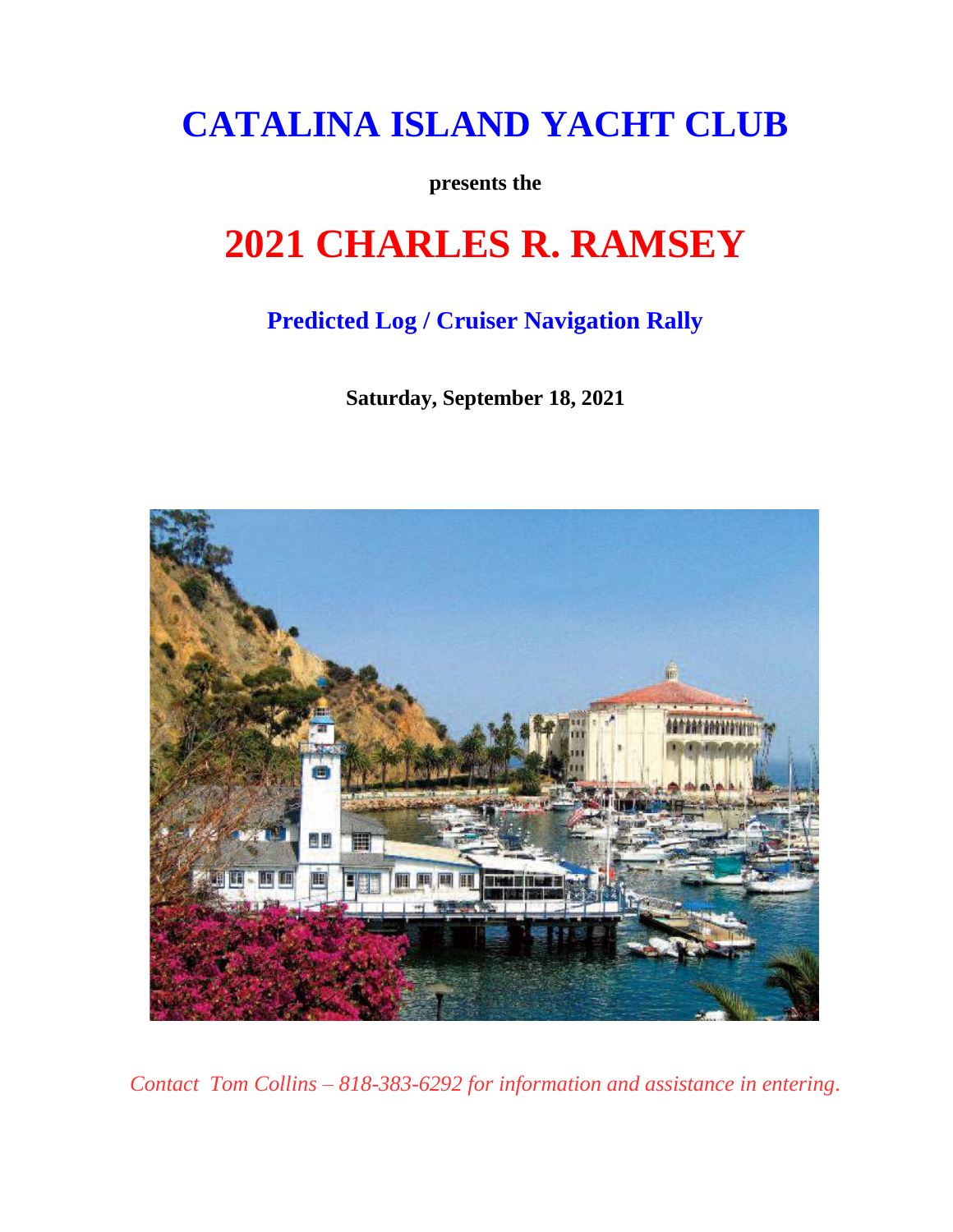#### **HISTORY OF THE CIYC RAMSEY RALLY**

When I first became active in predicted log racing in the early seventies, the Catalina Island Yacht Club's Ramsey predicted log rally was run on the second weekend in September and circled Catalina Island, starting and finishing at Avalon. It still runs in September and it still circles the Island. The Trophy is a very beautiful and traditional looking trophy that dates to the nineteentwenties and is named for the Club's second commodore in 1925, Charles R. Ramsey. The Ramsey rally date is probably the most stable on the Southern California Cruiser Association schedule. This is because it must be run after Labor Day - after the CIYC activities have died down, but before the Club removes the dinghy dock for the season.

Over at least the past forty years the Ramsey has been one of the most popular rallies on the SCCA schedule. However, interestingly, in 1976 when I assumed the overall SCCA scoring responsibility, there were only three participants. I wasn't on that rally and when I asked for the logs for scoring, they indicated that they had forgotten and left them on the bar at the Club where they had discussed the outcome of the rally.

The next year was different. Andy Dahl of CIYC was responsible for the rally and there were twelve skippers; nine of them were CIYC members! Andy worked diligently on the rally and wrote in some very interesting twists. After all, how many ways are there to circumnavigate Catalina Island? Andy served as the Rally Chairman until the mid-nineties. More recently Steve Askew then Bill Findley have chaired the rally.

Another turning point was in 1984 when the Hollywood Yacht Club's Shultz Night Rally was changed from its traditional mid-July stand-alone night rally to a day rally run from Los Angeles Harbor to Isthmus on the Friday before the Ramsey. This had the advantage of shortening the Ramsey, which could then start from the Isthmus, as well as providing an added draw because SCCA season points could be earned for two rallies in a single weekend. I should note that in keeping with the SCCA policy of allowing only one rally's score to count toward the prestigious Brugman season trophy on a given weekend, the Shultz lost its Brugman designation in favor of the Ramsey which did not please HYC.

Sixteen boats turned out for that rally in 1984 from many of the SCCA clubs. LBYC's Thol Simonson was the winner that year with a 1.102% error. Although there have been many changes over the years in the club hosting the Friday rally to the Isthmus, the popular combination of a Friday rally to the Isthmus coupled with the CIYC Ramsey lives on. (Later HYC's Shultz moved to Avalon in April and regained its Brugman status.)

The Ramsey continues to this date as the one rally not to be missed in the SCCA season schedule. The warm hospitality of the Club is certainly a favorite among the SCCA skippers.

Tom Collins, August 2007, rev. 2021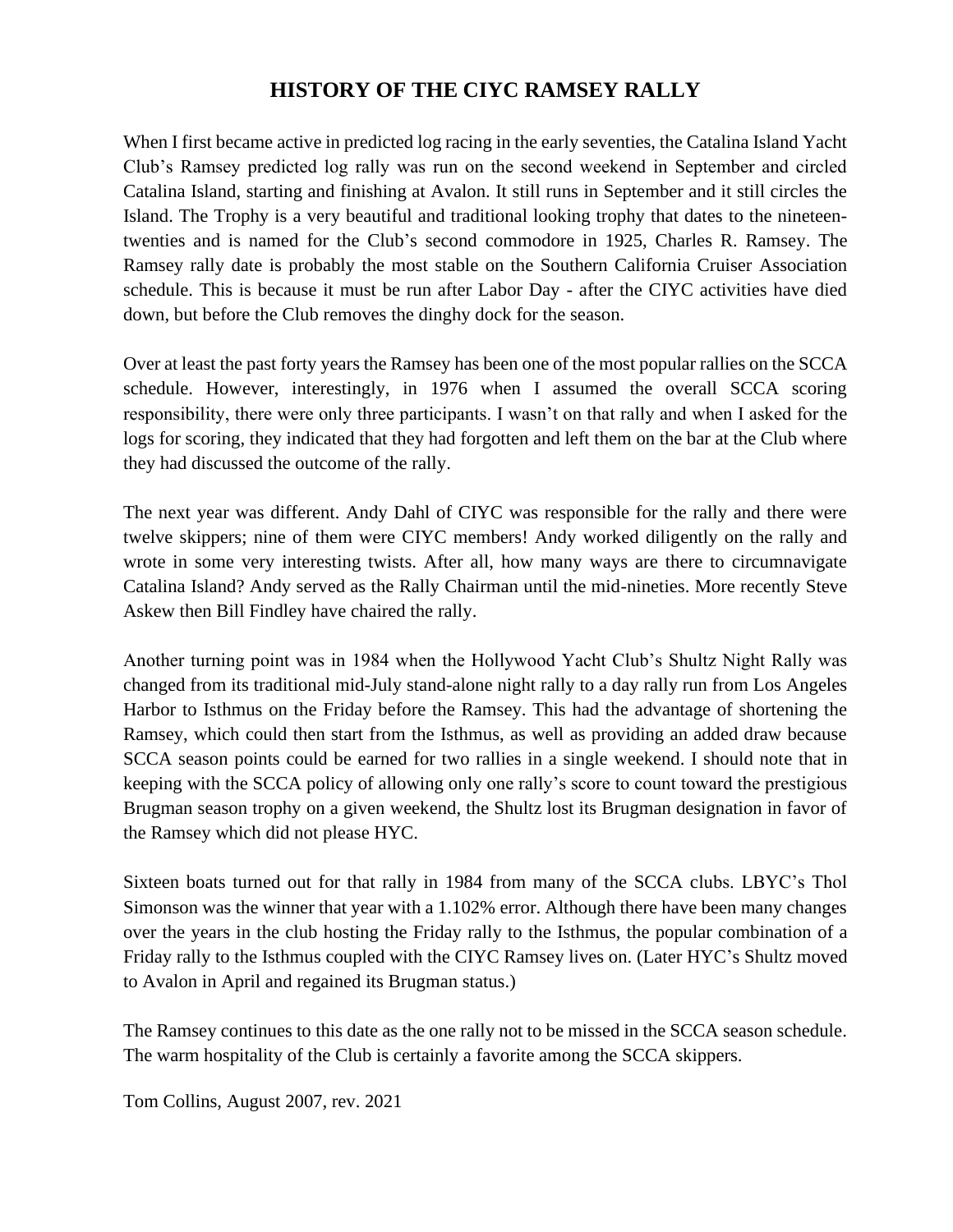### **THE CHARLES R. RAMSEY NAVIGATION RALLY**

#### Catalina Island

Saturday; September 18, 2021

- SPONSORED BY: Catalina Island Yacht Club
- SANCTIONED BY: Southern California Cruiser Association North American Cruiser Association
- RALLY RULES www.socalcruiserassociation.org/images/master-rulesandby-laws.pdf
- TROPHIES: Ramsey Perpetual Trophy, keeper trophies per SCCA rules, points count toward: C. King Brugman, Bathke, Bobrick, Top Ten, Fall Series, Lurie 1<sup>st</sup>-Year, Peggy Bent Catalina Trophy and the Thol Simonson Team Trophy.
- ENTRY REQUIREMENTS: Open to all members in good standing of SCCA Member Yacht Clubs.
- RALLY COMMITTEE: Tom Collins, Committee Boat: Misty Sea Res: (714)-845-9514 Cell: (818)-383-6292
- SKIPPERS MEETING: There will be no skipper's meeting. Predicted logs to be sealed in envelope and given to Observer prior to start or turned in at the Scott awards at the Isthmus on Friday.
- WORKSHOP: A Zoom workshop to review the course will be held at 1900 on Wednesday September 15. Details will be sent to skippers with reservations.
- OBSERVERS: Skippers to furnish their own.
- LOG FORMS: www.socalcruiserassociation.org/FinalSCCALogForm-2.xls.pdf
- ACTUAL LOG SUBMITTAL: Turn in to the scorer with predicted log and timepiece within ½ hour of mooring, but not later than 1400 hours.
- OFFICIAL SCORER: Tom Collins on Misty Sea.
- MOORING NOTE: After finishing the rally, proceed to the red harbor patrol boat. State that you have participated in the SCCA log rally sponsored by Catalina Island Yacht Club and indicate the mooring you have been assigned; *side ties may be necessary*.
- RESERVATIONS: It is *imperative* that your reservation form is received by noon September 10 to reserve moorings for Sept. 18.
- DINGHY DOCK: Ramsey participants may possibly use the CIYC dinghy dock (TBD) on Saturday evening, Sept. 18.
- SHORE BOATS: VHF 9 for shoreboat transport to Club dock or the pier.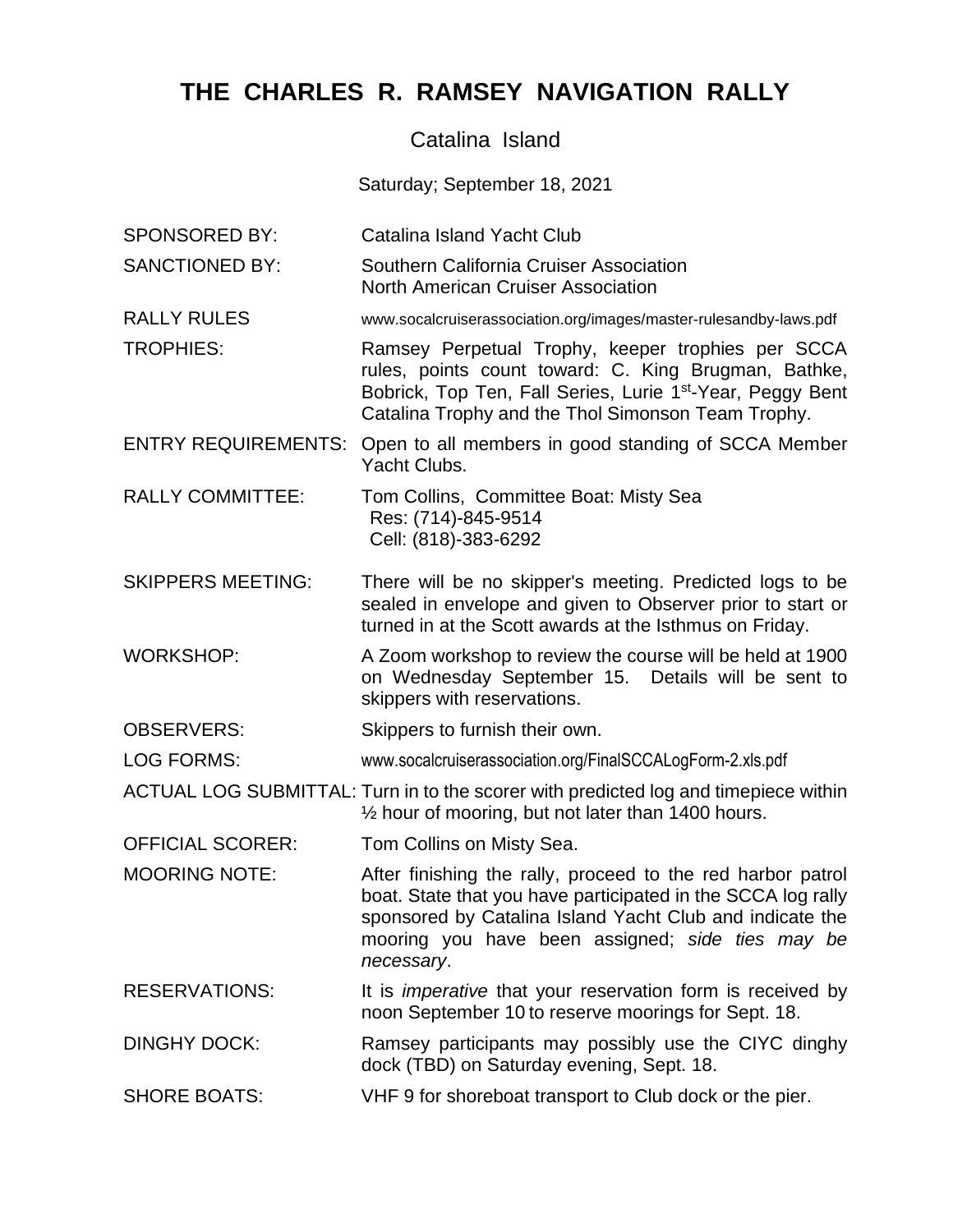### **COURSE - 2021 RAMSEY**

| START:   | Isthmus - Buoy G "1" FI G 4s                                      | 50 yards stbd      |
|----------|-------------------------------------------------------------------|--------------------|
| CP 1:    | <b>Arrow Point</b>                                                | 100-150 yards port |
| $CP 2$ : | CATALINA I W END LT FI 6s 76ft 9M Maintain minimum 300 yards port |                    |
| CP 3:    | <b>Ribbon Rock</b>                                                | 500 yards port     |
| CP 4:    | Farnsworth Bank 9-1/2 fathom depth                                | 500 yards stbd     |
| CP 5:    | China Point abeam @ 20 fathom depth                               |                    |
| CP 6:    | Salta Verde Point abeam @ 20 fathom depth                         |                    |
| CP 7:    | Church Rock abeam @ 20 fathom depth                               |                    |

FINISH: Pebbly Beach (TANK N of TWO) 400-600 yards port

#### **NOTES & SPECIAL INSTRUCTIONS**

- Note 1: Be cautious of underwater reefs when approaching the Start and R N "2".
- Note 2: Entire course shall be plotted and run outside the 20 fathom line. This requires that unofficial turnpoints be added to the course.
- Note 3: Compute start time to be 0800. Boats will start 2 minutes apart, fastest boat first. Start times will be assigned on Friday night at the Scott awards at the Isthmus or by cell phone 818-383-6292; call or text after 1830.
- Note 4: After calling CP2 maintain a 300 Y radius from W END LT throughout turn.
- Note 5: This is an open log rally. Skipper may view front and back of actual log throughout the rally.
- Note 6: Any and all equipment aboard the vessel may be used except that which is prohibited. Use of GPS including speed over ground is permitted.
- Note 7: Reference to any time function is prohibited, i.e.: clock, ET, ETA, TTG, etc.
- Note 8: Note that in running the rally, when necessary, specified mark passage distances may be exceeded in the interest of safety. Document any such instance and the necessity on the reverse side of the Actual Log.
- Note 9: Rally communications: VHF 71. Relay may be necessary at times.
- Note 10: Chart: 18757; 12th edition. Official distance 29.1 nautical miles (YMMV).
- Note 11: This is an Easy Entry eligible rally. EZs *must* state speed on log.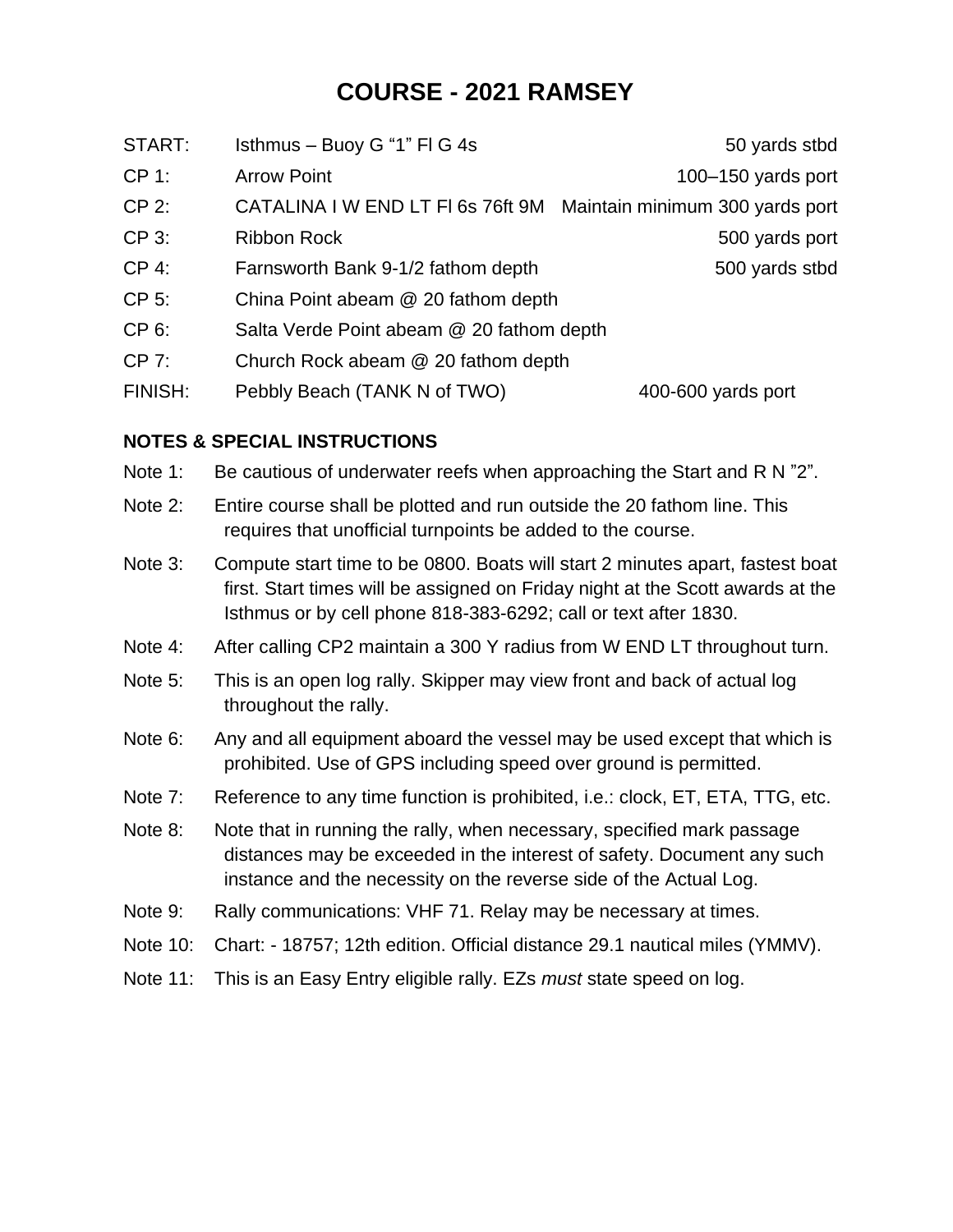## **2021 CIYC Ramsey Predicted Log Rally – Easy Entry**

A special feature of this year's Catalina Island Yacht Club Ramsey predicted log rally is the provision for Easy-Entry level skippers to enter without the need to run a measured mile or know the boat's speed, nor to prepare and submit a predicted log! The course is just twenty-nine miles around Catalina Island.

It's simple! All you need to do is submit the entry reservation attached to the rally instructions, call for a starting time and run the course. Call in advance and we'll answer any questions you might have. There will be a Zoom Workshop to review the course at 1900 on Sept. 15. Then Saturday morning you'll go to the G "1" buoy at the Isthmus, start at your assigned time, and follow the course described below. Just run the course at the speed you normally cruise which you should note on the Actual Log. Try to maintain exactly that speed using you GPS. Your observer will record your times on the Actual Log as you pass the course checkpoints.

After your Actual Log is turned in, the Committee will use the speed you noted on the Actual Log to prepare a course prediction for your boat.

It's that simple! Come on out and join in the fun. You might even receive a trophy at the CIYC awards dinner on Saturday night.